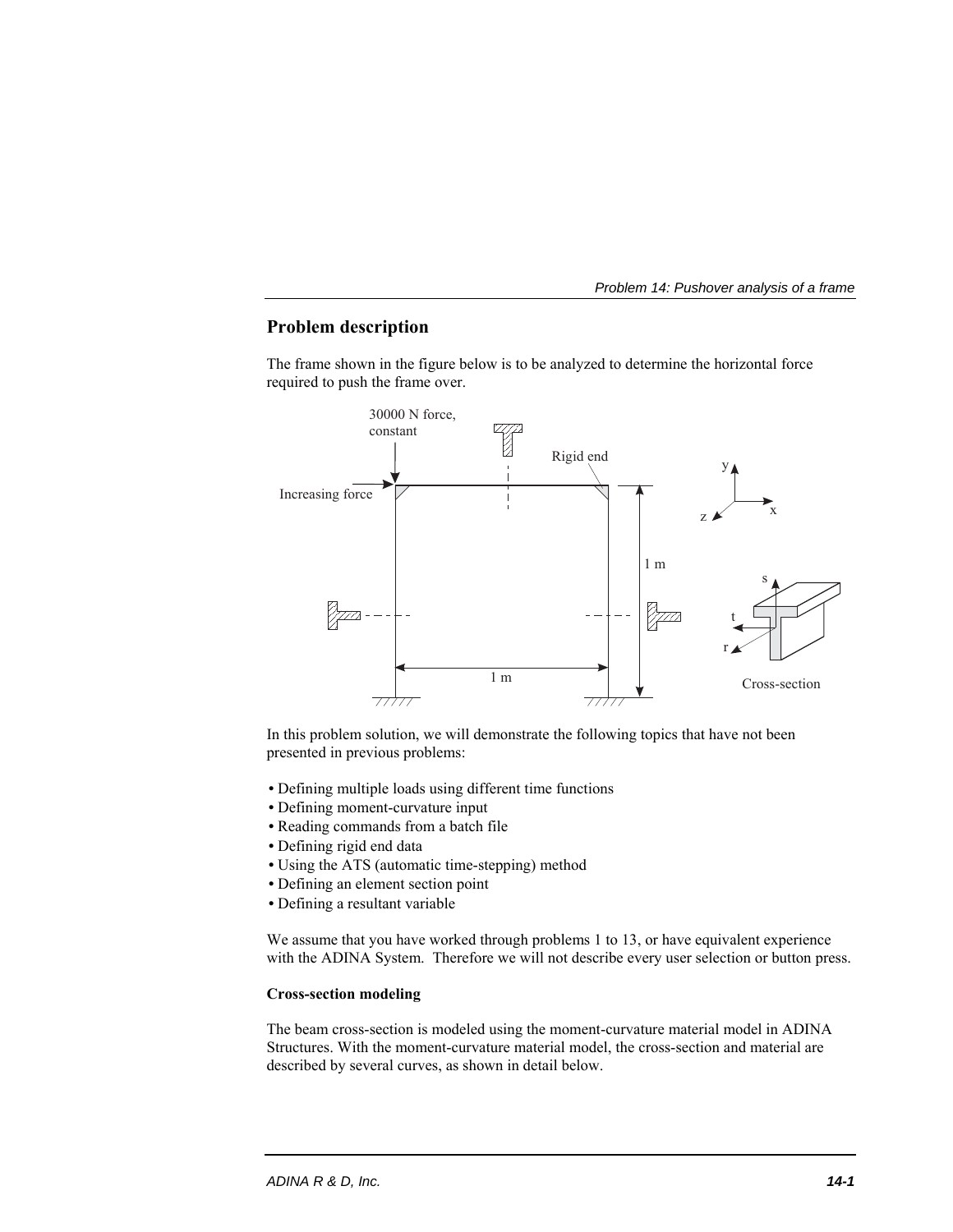The moment-curvature model accurately captures many aspects of the behavior of the crosssection. These aspects include:

- a) the dependence of the moment-curvature data on the axial force
- b) the non-symmetry of the moment-curvature data (different behavior for positive curvature and negative curvature)
- c) the dependence of rupture on the axial load
- d) the multilinear nature of the yielding behavior

*Axial force/axial strain data:* Note, in ADINA Structures, positive axial force is tensile, negative axial force is compressive.



*Torsional moment/twist data:* 

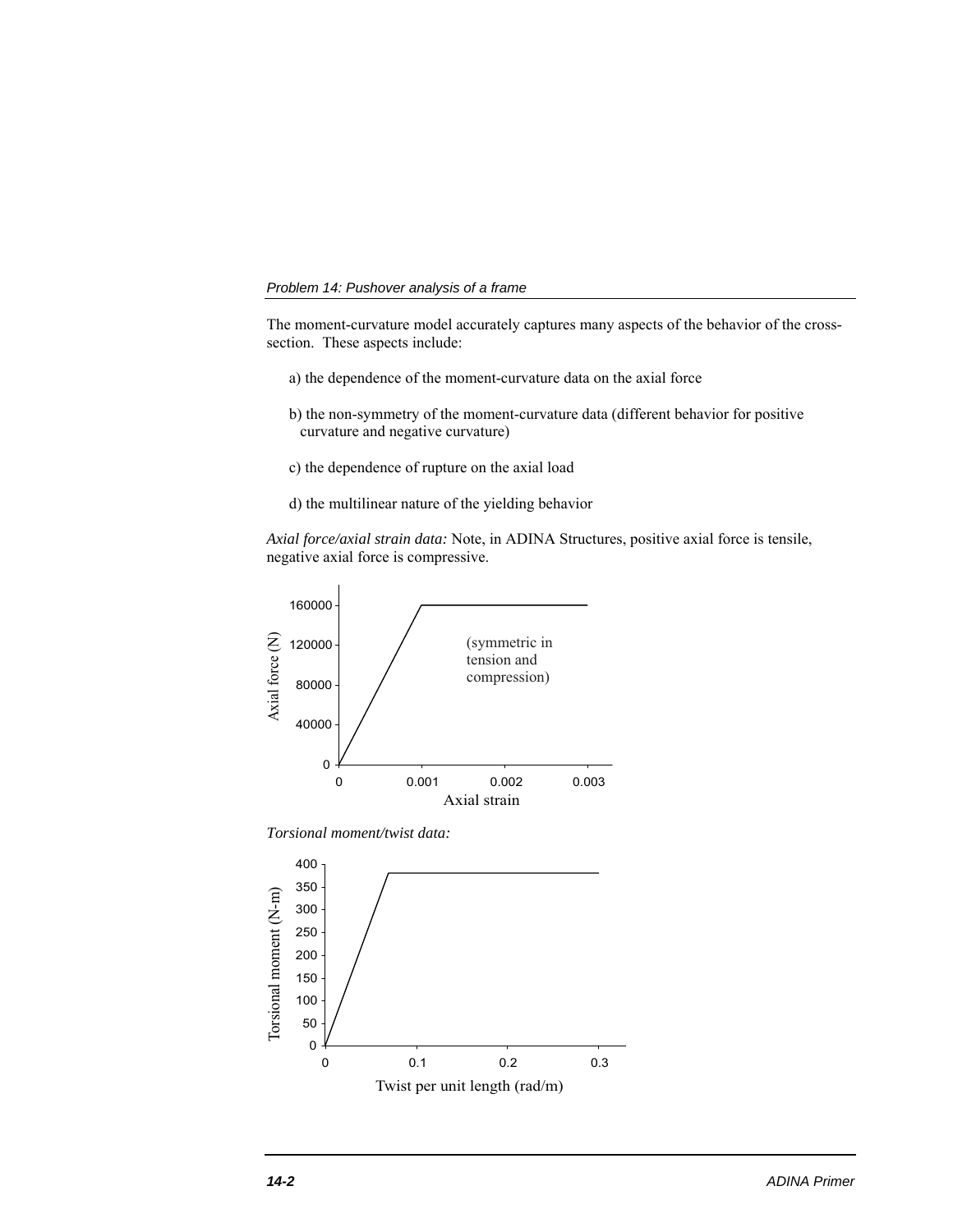



*Bending moment/curvature data in the s direction:* 

Curvature in s-direction (rad/m)

*Bending moment/curvature data in the t direction:* 



Curvature in t-direction (rad/m)

We will set up the model so that the *t*-direction for all beam elements coincides with the positive *z*-direction. Thus, for example, a bending moment in the *t*-direction is interpreted as a bending moment in the *z*-direction.

Also note that since the loads are in-plane, there are no torsional moments or bending in the *s*direction. However, material input is still required for torsion and bending in the *s*-direction.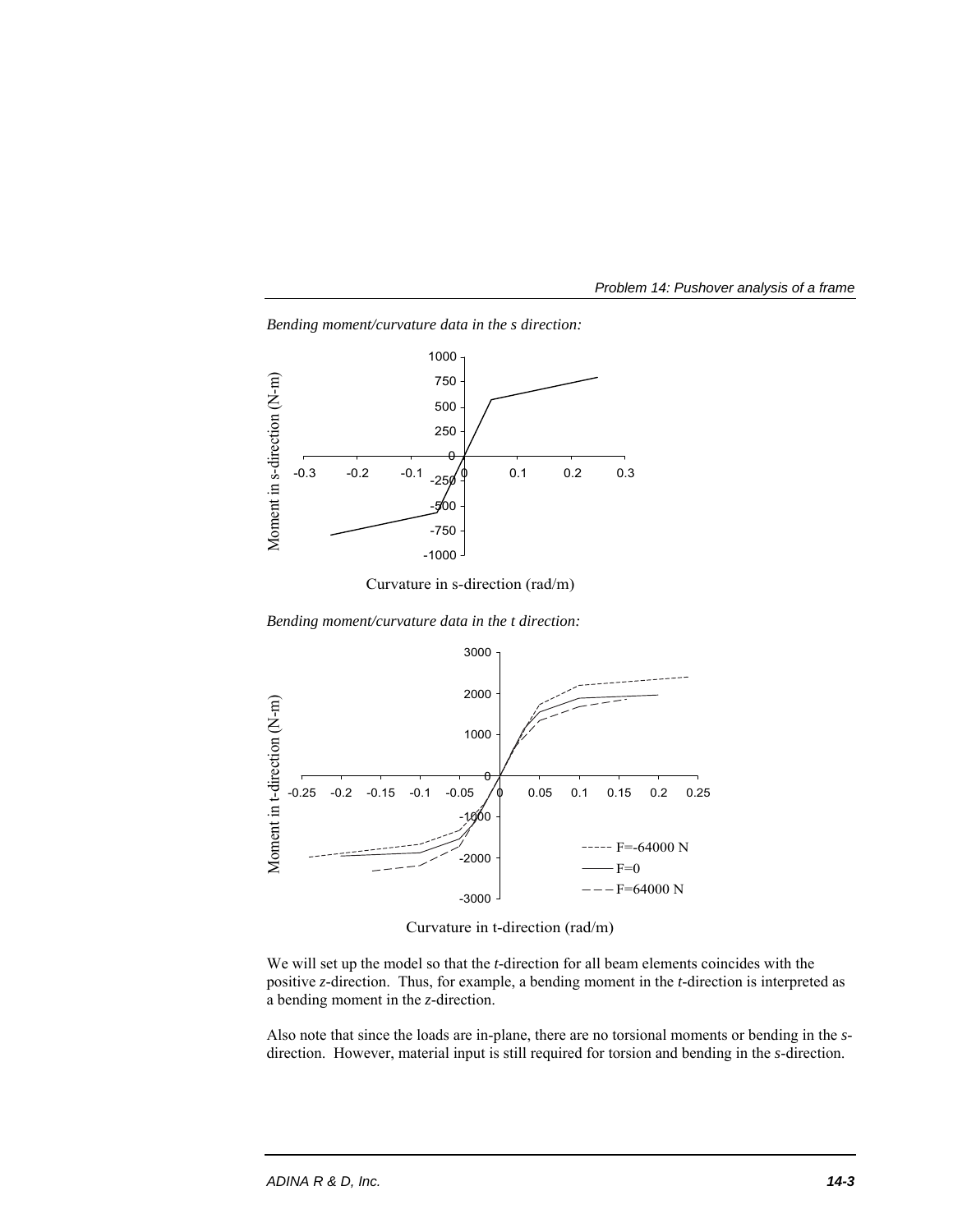### **Rigid-end modeling**

The rigid end feature of the beam element is used to model the assemblage of braces or struts that make up the corners of the frame.

### **P- effect**

ADINA Structures includes the P- $\Delta$  effect when a large displacement kinematic formulation is used.

## **Before you begin**

Please refer to the Icon Locator Tables chapter of the Primer for the locations of all of the AUI icons. Please refer to the Hints chapter of the Primer for useful hints.

This problem can be solved with the 900 nodes version of the ADINA System.

The data for the bending behavior in the *t* direction is stored in a separate batch file prob14\_1.in. You need to copy the file prob14\_1.in from the folder samples\primer into a working directory or folder before beginning this analysis.

# **Invoking the AUI and choosing the finite element program**

Invoke the AUI and set the Program Module drop-down list to ADINA Structures.

#### **Defining model control data**

*Problem heading:* Choose Control->Heading, enter the heading "Problem 14: Pushover analysis of a frame" and click OK.

*Automatic time-stepping:* Click the Analysis Options icon  $\frac{1}{n}$ , make sure that the Automatic Time Stepping Scheme is set to "Use Automatic Time Stepping (ATS)" and click the … button to the right of that field. In the Automatic Time-Stepping dialog box, set the "Maximum Subdivisions Allowed" to 20 and click OK twice to close both dialog boxes.

*Equilibrium iteration tolerances:* We will change the convergence tolerances used during equilibrium iterations. Choose Control->Solution Process, click the Tolerances... button and set the Convergence Criteria to Energy and Force. Set the Reference Force field and the Reference Moment field to 1.0 and click OK twice to close both dialog boxes.

*Kinematics:* We want to include  $P-\Delta$  effects in the analysis. Choose Control $\rightarrow$ Analysis Assumptions->Kinematics, set the "Displacements/Rotations" field to Large and click OK.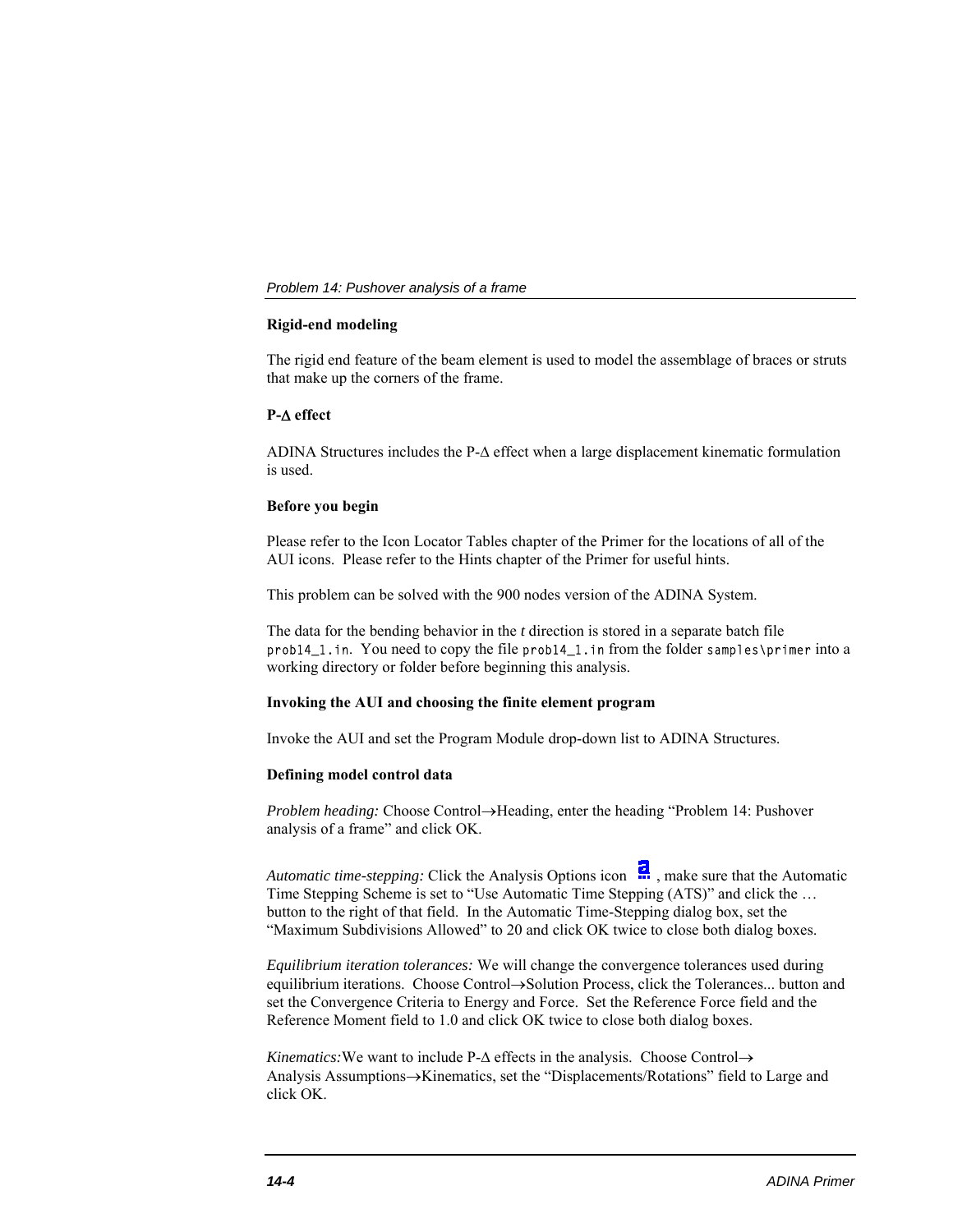

## **Defining model geometry**

Here is a diagram showing the key geometry used in defining the model:



*Geometry points:* Click the Define Points icon  $\mathcal{L}$ , enter the following information into the table and click OK.

| Point# | X1  |         |
|--------|-----|---------|
|        | 0.0 | 0.0     |
| 2      | 1.0 | 0.0     |
| 3      | 0.0 | 1.0     |
|        | 1.0 | $1.0\,$ |

Click the Point Labels icon  $\mathbf{u}^4$  to display the point numbers.

*Geometry lines:* Click the Define Lines icon , add the following lines and click OK.

| Line Number | Type     | Point 1 | Point 2 |
|-------------|----------|---------|---------|
|             | Straight |         |         |
|             | Straight |         |         |
|             | Straight |         |         |

L

l,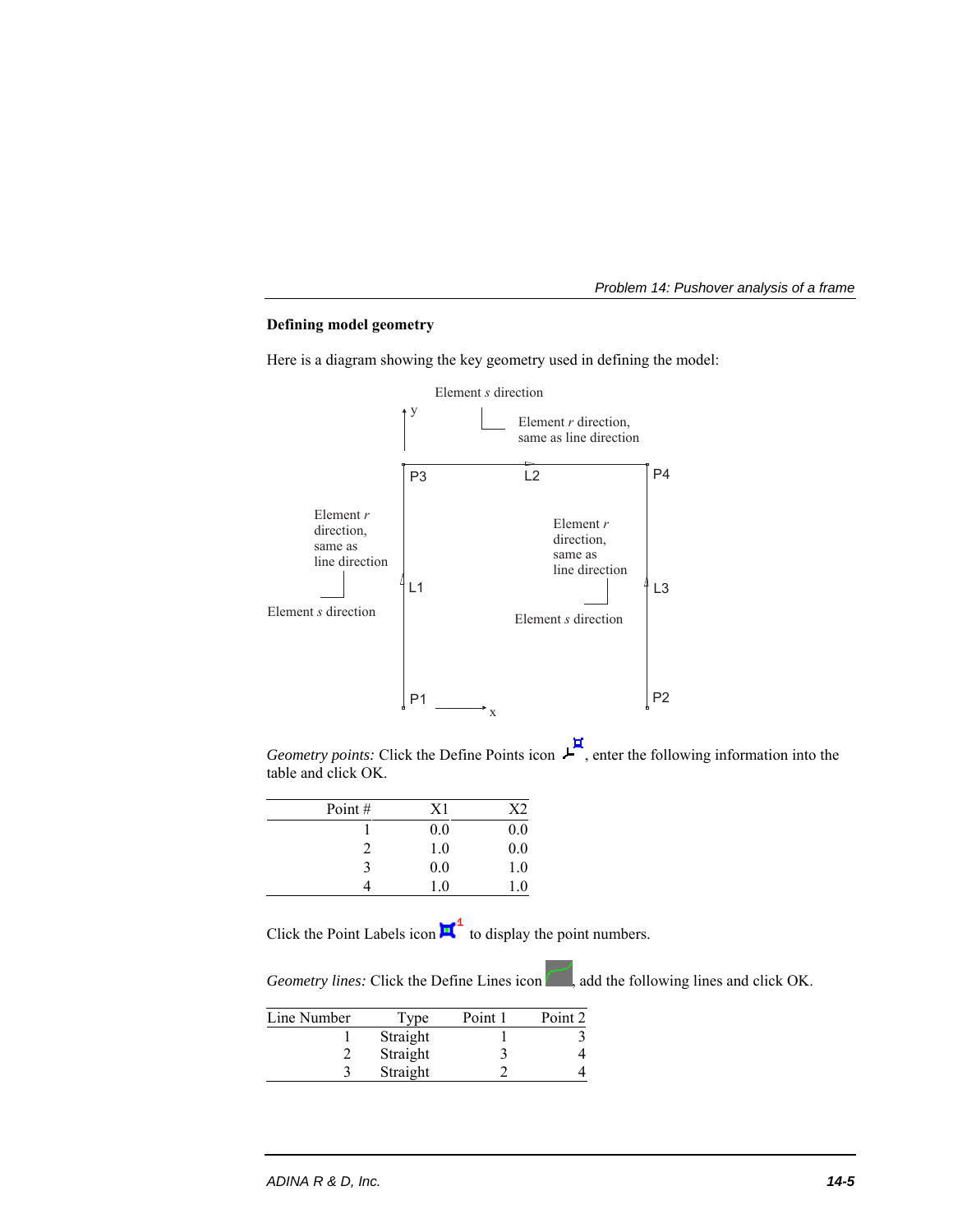When you click the Line/Edge Labels icon  $\frac{1}{\sqrt{2}}$  to display the line numbers, the graphics window should look something like this:



## **Defining subdivision data**

We will use 10 elements for each line in the frame. Choose Meshing $\rightarrow$ Mesh Density $\rightarrow$ Complete Model, set the "Subdivision Mode" to "Use Number of Divisions", set the "Number of Subdivisions" to 10 and click OK.

#### **Defining boundary conditions and loads**

*Boundary conditions:* We will fix the base of the frame. Click the Apply Fixity icon , make sure that the "Apply to" field is set to Point, enter 1, 2 in the first two rows of the table and click OK.

*Loads:* We will apply the two loads using different load applications and time functions. The vertical load will be applied using a constant time function (time function 1) and the horizontal load will be applied using an increasing time function (time function 2).

We will apply a horizontal load of  $10000$  N in 20 equal steps. Choose Control $\rightarrow$ Time Step, set the first row to 20, 500 and click OK.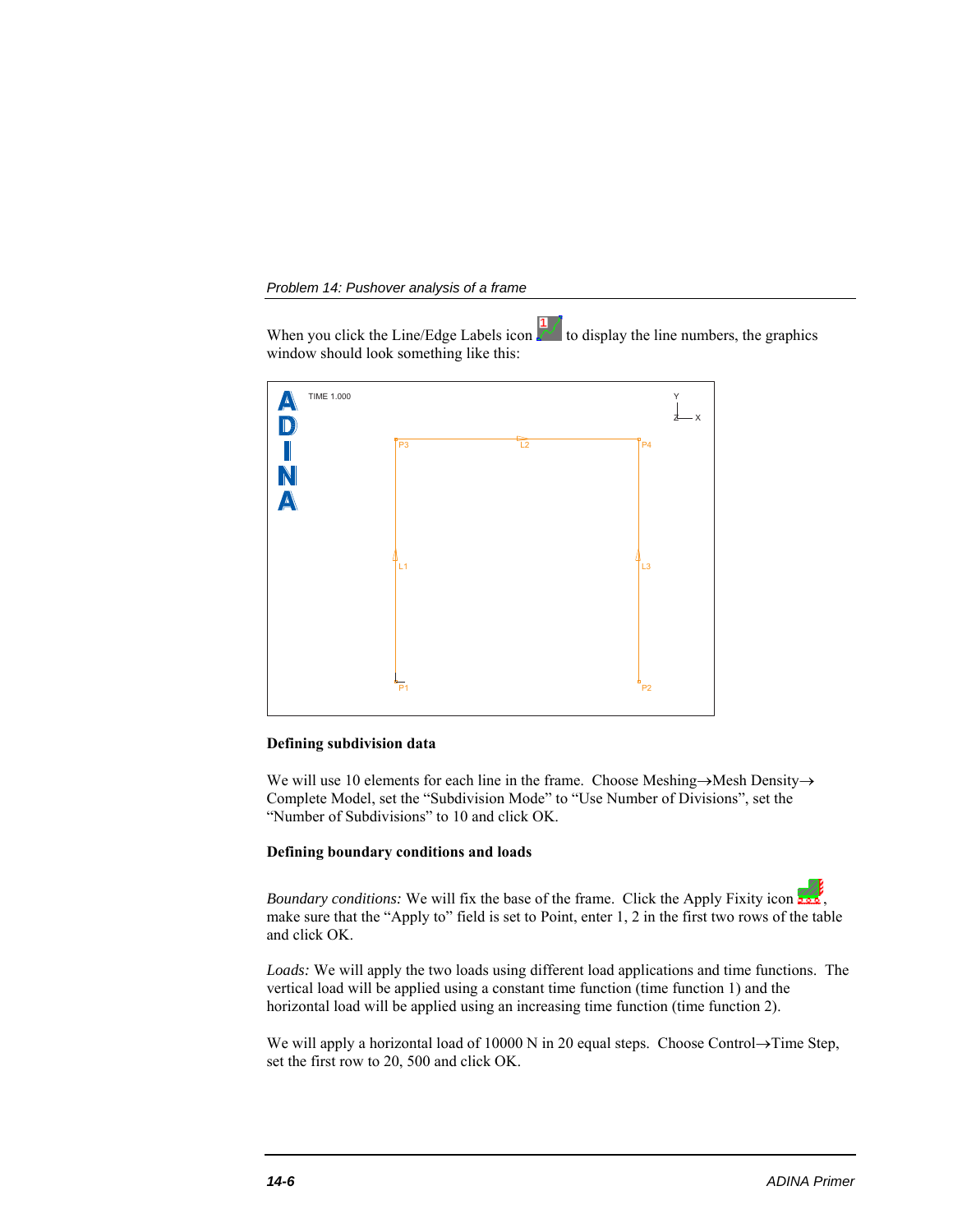To define the time functions, choose Control $\rightarrow$ Time Function and verify that time function 1 is a constant time function with unit magnitude. Now add time function 2, enter

| Value        |
|--------------|
| $\mathbf{0}$ |
| 10000        |
|              |

in the table and click OK. Notice that with this time function definition, the solution time represents the magnitude of the horizontal load.

Now we define the load applications. Click the Apply Load icon  $\vec{f}$ , set the Load Type to Force and click the Define... button to the right of the Load Number field. In the Define Concentrated Force dialog box, add force 1, set the Magnitude to 30000, the Y Force Direction to  $-1.0$  and click Save. Now add force 2, set the Magnitude to 1, the X Force Direction to 1.0 and click OK. In the Apply Load dialog box, make sure that the Load Number is 1 and that the "Apply to" field is set to Point, then, in the first row of the table, set the Point # to 3, then click Apply. Now set the Load Number to 2, make sure that the "Apply to" field is set to Point, then, in the first row of the table, set the Point # to 3, the Time Function to 2 and click OK.

When you click the Boundary Plot icon  $\Box$  and the Load Plot icon  $\Box$ , the graphics window should look something like the figure on the next page.

#### **Defining the material data**

Choose Model $\rightarrow$ Materials $\rightarrow$ Beam Rigidity, add rigidity number 1 and set the Type to Multilinear Plastic. Check the "Unsymmetric" button between the Bending fields and click Save.

*Axial strain/axial force data:* Click the … button to the right of the Axial Force vs Strain Curve field. In the Define Axial Strain-Force Curve dialog box, add number 1, enter

| Axial Strain | Axial Force |
|--------------|-------------|
| 0.001        | 160000      |
| 0.003        | 160000      |

in the table, then click OK. In the Define Rigidity dialog box, set the Curve # field to 1 and click Save.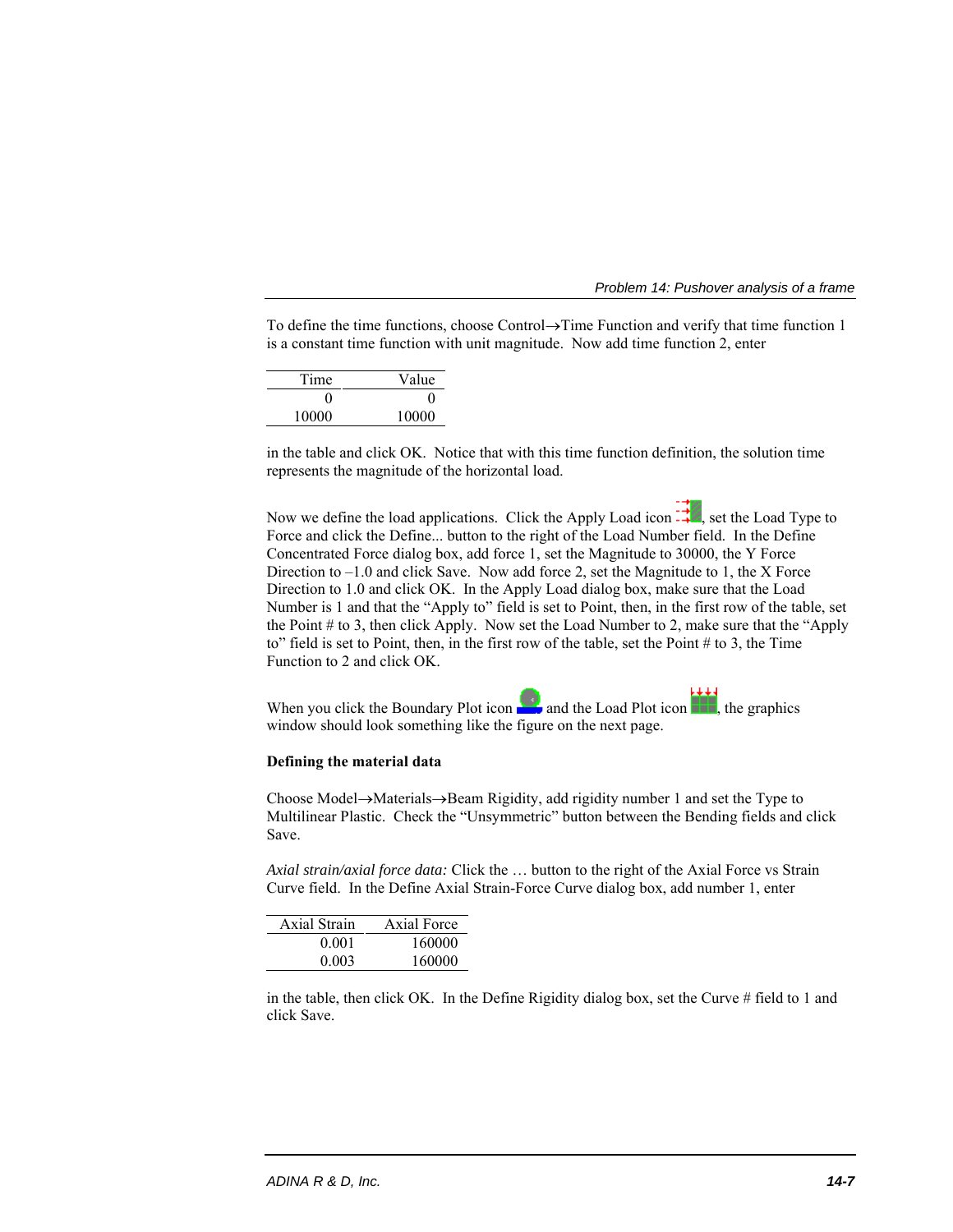*Problem 14: Pushover analysis of a frame* 



*Torsional data:* Click the … button to the right of the Torsion (r) field. In the Define Force vs Twist-Moment Curve dialog box, add number 1, then right-click in one of the cells in the Twist-Moment Curve column and click Define. In the Define Twist-Moment Curve dialog box, add number 1, enter

| Twist Angle per | Moment |
|-----------------|--------|
| Unit Length     |        |
| 0.07            | 380    |
| 0.3             | 380    |
|                 |        |

in the table and click OK to close the Twist-Moment Curve dialog box. In the Define Force vs Twist-Moment Curve dialog box, enter

| Axial Force | Twist- |
|-------------|--------|
|             | Moment |
|             | Curve  |
| -1E6        |        |
| 1E6         |        |

in the table and click OK to close the Define Force vs Twist-Moment Curve dialog box. In the Define Rigidity dialog box, set the Torsion (r) field to 1 and click Save.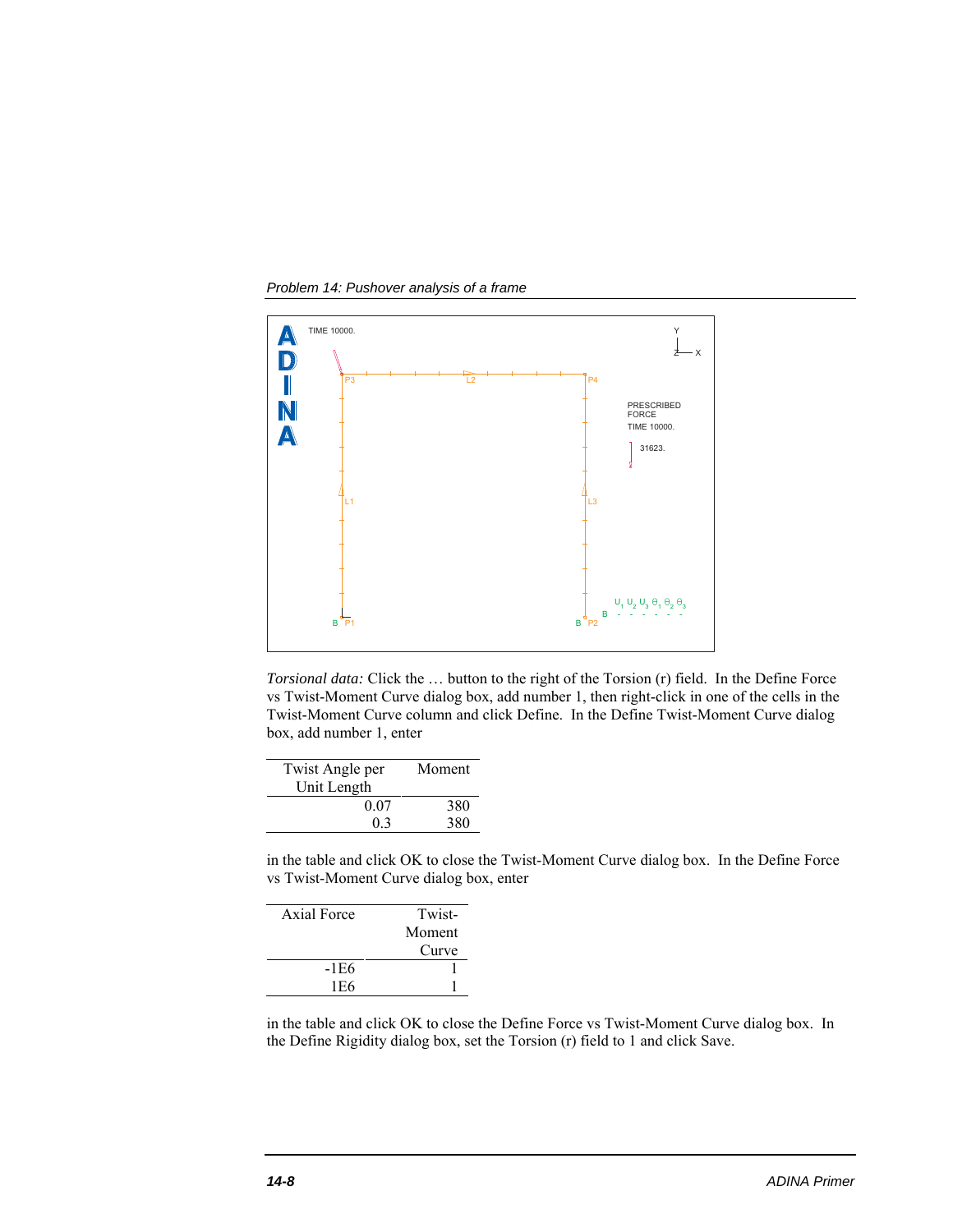*Problem 14: Pushover analysis of a frame* 

*Bending data in the s direction:* Click the ... button to the right of the Bending (s) field. In the Define Force vs Curvature-Moment Curve dialog box, add number 1, then right-click in one of the cells in the Curvature-Moment Curve column and click Define. In the Define Curvature-Moment Curve dialog box, add number 1, enter

| Curvature | Moment |
|-----------|--------|
| $-0.25$   | $-800$ |
| $-0.05$   | $-567$ |
| 0         | 0      |
| 0.05      | 567    |
| 0.25      | 800    |

in the table and click OK to close the Define Curvature-Moment Curve dialog box. In the Define Force vs Curvature-Moment Curve dialog box, enter

| Axial Force       | Curvature- |
|-------------------|------------|
|                   | Moment     |
|                   | Curve      |
| -1E6              |            |
| $\mathbf{\Omega}$ |            |
| 1E6               |            |
|                   |            |

in the table and click OK to close the Define Force vs Curvature-Moment Curve dialog box. In the Define Rigidity dialog box, set the Bending (s) field to 1 and click OK to close the Define Rigidity dialog box.

*Bending data in the t direction:* There is too much data to conveniently enter using dialog boxes, so we have put the equivalent commands in the batch file prob14\_1.in. Read these commands as follows: Choose File $\rightarrow$ Open Batch, navigate to the working directory or folder, select the file prob14\_1.in and click Open.

The AUI processes the commands in the batch file.

Let's verify that the data is entered correctly. Choose Model->Materials->Beam Rigidity and click the … button to the right of the Bending (t) field. In the Define Force vs Curvature-Moment Curve dialog box, choose curve number 2. The table should be

| Axial Force | Curvature-     |  |
|-------------|----------------|--|
|             | Moment         |  |
|             | Curve          |  |
| $-164000$   | 3              |  |
| $-64000$    | 3              |  |
| 0           | $\mathfrak{D}$ |  |
| 64000       |                |  |
| 164000      |                |  |
|             |                |  |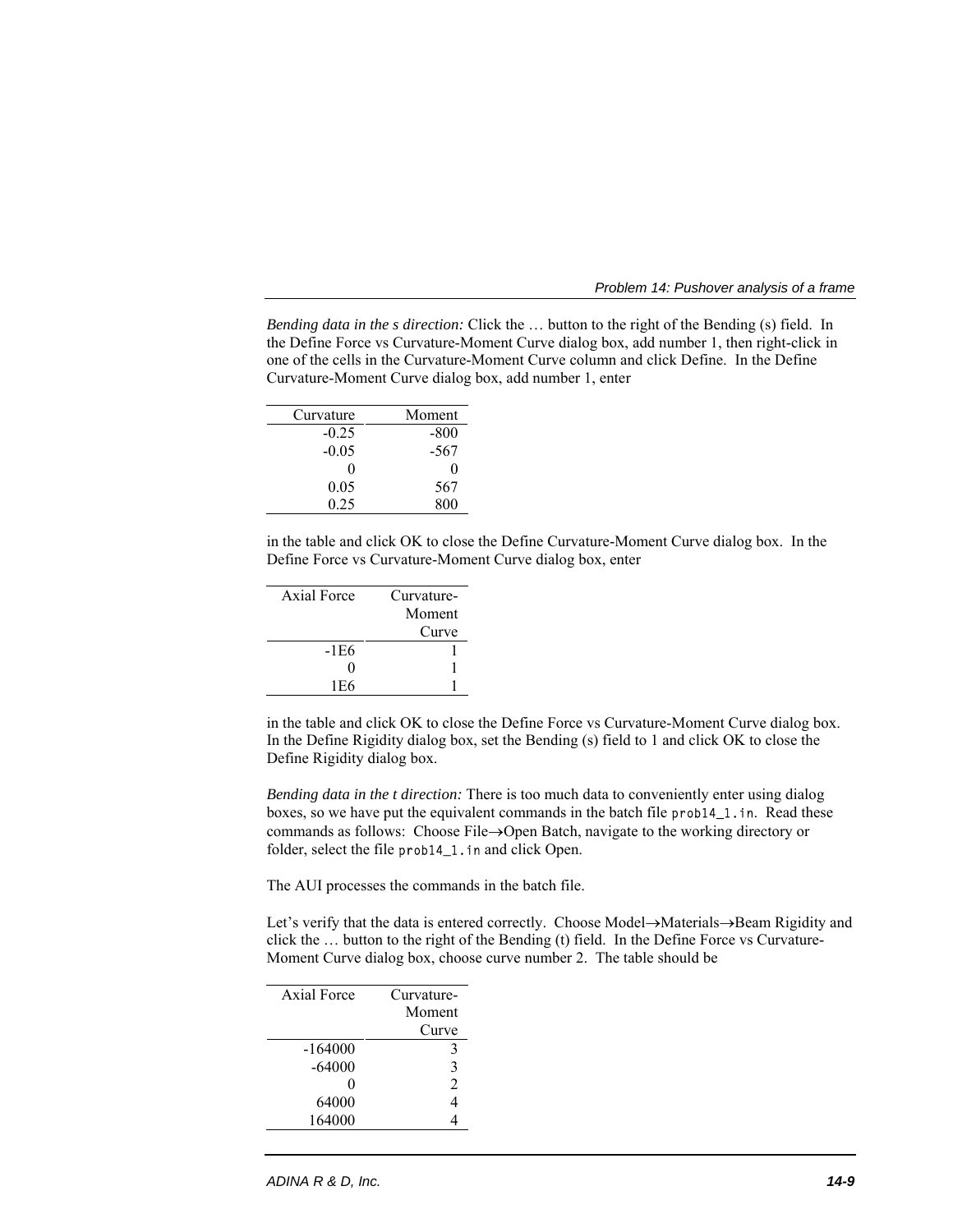*Problem 14: Pushover analysis of a frame* 

Now right-click in one of the cells in the Curvature-Moment Curve column and click Define. In the Define Curvature-Moment Curve dialog box, choose curve number 2. The table should be

| Curvature | Moment  |
|-----------|---------|
| $-0.2$    | $-1970$ |
| $-0.1$    | $-1881$ |
| $-0.05$   | $-1556$ |
| $-0.0308$ | -1118   |
| 0         | 0       |
| 0.0308    | 1118    |
| 0.05      | 1556    |
| 0.1       | 1881    |
| 0.2       | 1970    |
|           |         |

When you choose curve number 3, the table should be

| Moment  |
|---------|
| $-1975$ |
| $-1686$ |
| $-1337$ |
| $-671$  |
| 0       |
| 1246    |
| 1731    |
| 2189    |
| 2394    |
|         |

and when you choose curve number 4, the table should be

| Curvature | Moment  |
|-----------|---------|
| $-0.16$   | $-2326$ |
| $-0.1$    | $-2189$ |
| $-0.05$   | $-1731$ |
| $-0.0343$ | $-1246$ |
| 0         | 0       |
| 0.0185    | 671     |
| 0.05      | 1337    |
| 0.1       | 1686    |
| 0.16      | 1866    |

Click OK twice to close the Define Curvature-Moment Curve dialog box and the Define Force vs Curvature-Moment Curve dialog boxes. In the Define Rigidity dialog box, set the Bending (t) field to 2 and click OK.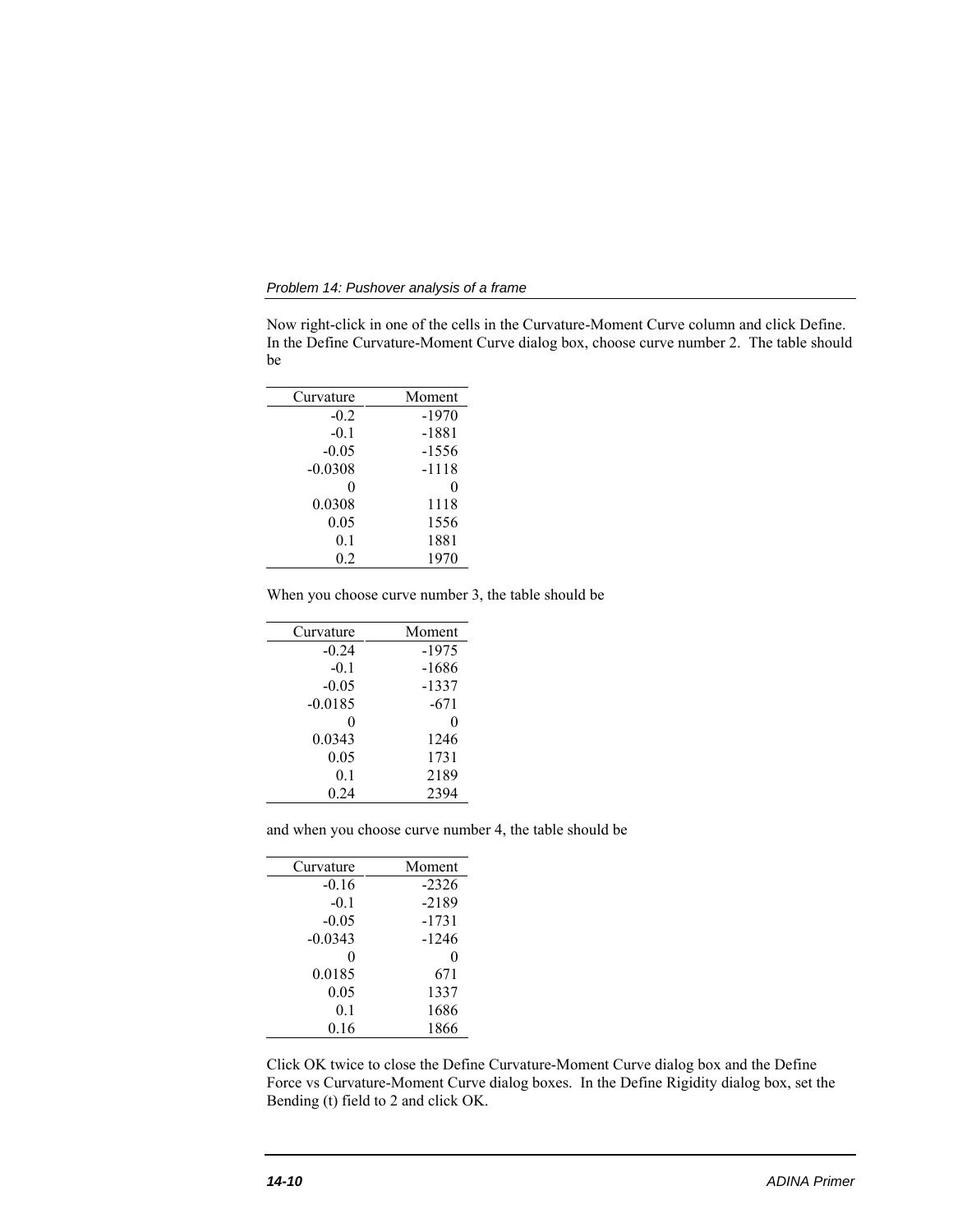## **Defining the elements**

*Element group:* Click the Element Groups icon  $\Box$ , add group number 1 and set the Type to Beam. Check the Use Moment-Curvature Rigidity button in the Stiffness Definition box and make sure that the Rigidity is 1. Now click the Advanced tab, set the "Rigid End-Zones" field to "Defined by Length with Infinite Stiffness" and click OK.

*Element generation:* Click the Mesh Lines icon  $\sum_{n=1}^{\infty}$ , set the components of the Orientation Vector to (-1, 0, 0), enter 1, 3 in the first two rows of the table and click Apply. Then set the components of the Orientation Vector to  $(0, 1, 0)$ , enter 2 in the first row of the table and click OK.

*Rigid-end data:* Choose Meshing->Elements->Element Data, enter the following data for the indicated elements, and click OK.

| Beam    | Rigid End-Zone | Rigid End-Zone |
|---------|----------------|----------------|
| Element | (Length from   | (Length from   |
|         | Start)         | End)           |
| 10      |                | 0.025          |
| 20      |                | 0.025          |
| 21      | 0.025          |                |
| 30      |                | 0.025          |

When you click the Redraw icon  $\mathbf{m}$ , the graphics window should look something like this:

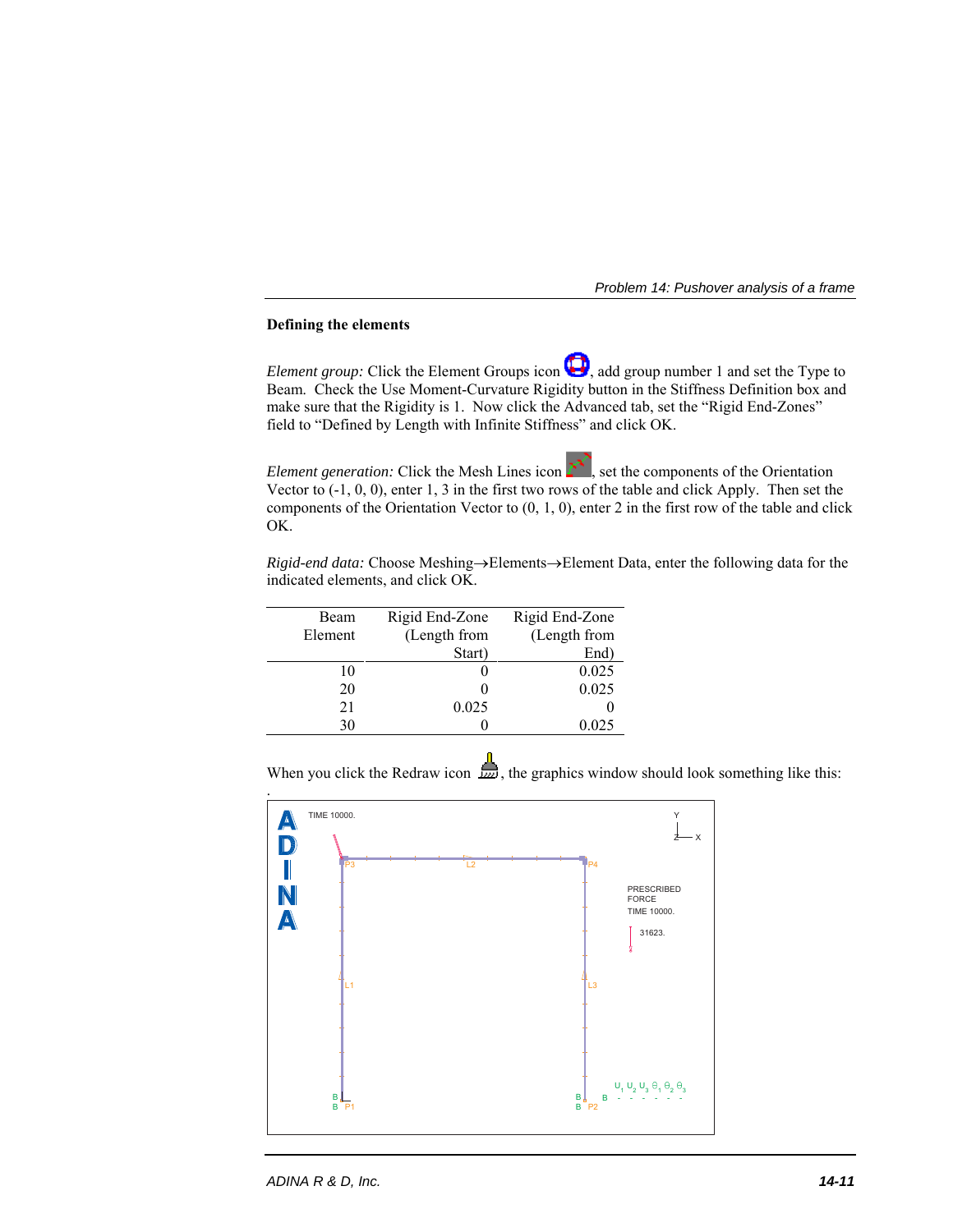*Checking the element orientations:* Let's confirm the element local coordinate system

directions. Click the Modify Mesh Plot icon  $\sum$ , then click the Element Depiction... button. In the Element Depiction dialog box, check the Display Local System Triad button, make sure that the Type is "Element Coordinate System" and click OK twice to close both dialog boxes. The graphics window should look something like this:



Use the mouse to rotate the model out-of-plane until the graphics window looks something like the figure on the next page.

Remember that  $(r, s, t)$  is a right-handed system with  $r$  directed along the beam neutral axis.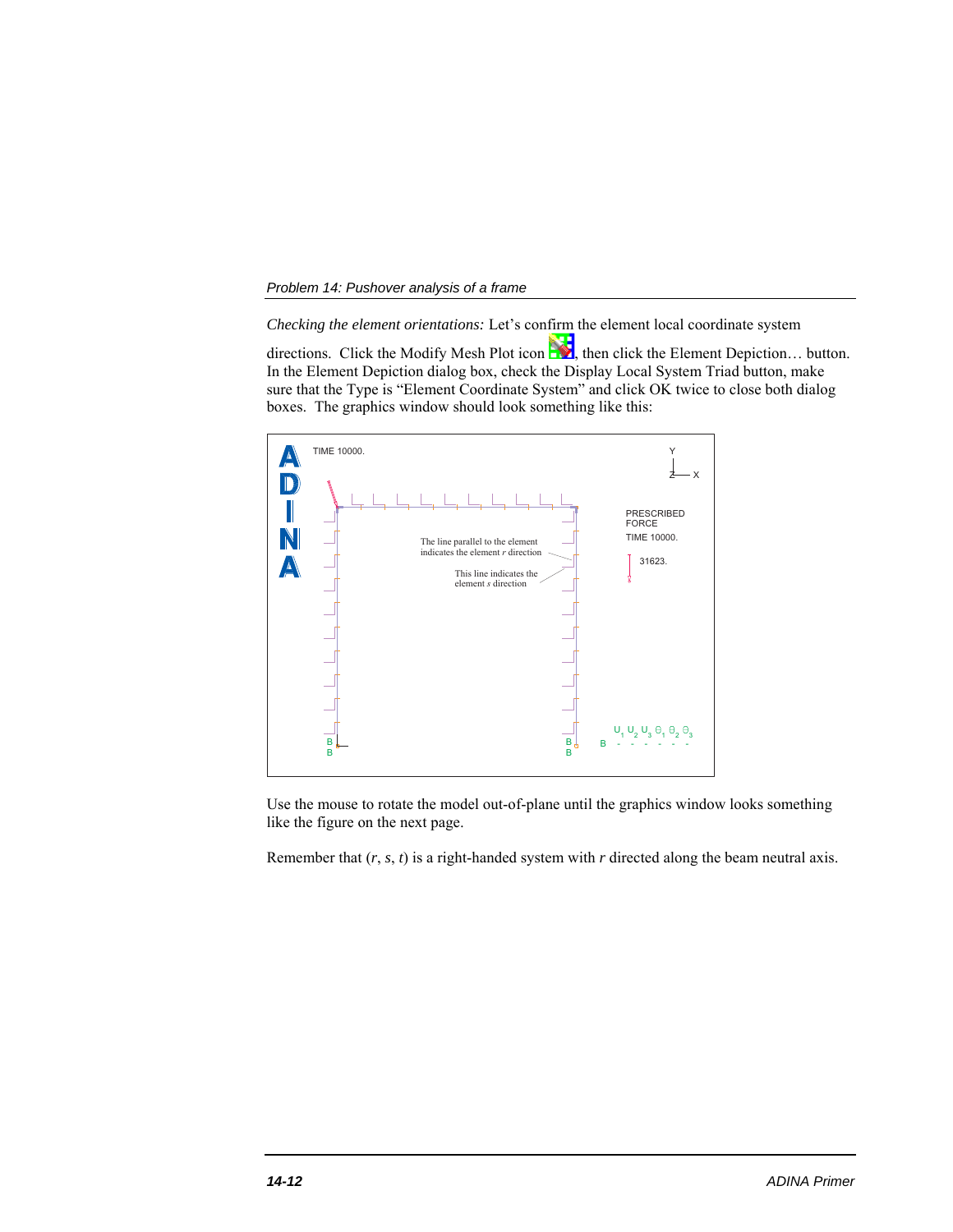



## **Generating the data file, running ADINA Structures, loading the porthole file**

Click the Save icon and save the database to file prob14. Click the Data File/Solution icon  $\Box$ , set the file name to prob14, make sure that the Run Solution button is checked and click Save.

ADINA Structures reports "\*\*\* Program stopped abnormally \*\*\*…". This is OK, as we shall see, ADINA Structures does not converge in step 15 because the pushover load is exceeded. See the comments at the end of this problem description for more information.

Close all open dialog boxes, set the Program Module drop-down list to Post-Processing (you can discard all changes), click the Open icon  $\Box$  and open porthole file prob14.

## **Displaying the plastic curvatures**

Choose Display $\rightarrow$ Element Line Plot $\rightarrow$ Create, set the Element Line Quantity to PLASTIC\_CURVATURE-T and click OK. The graphics window should look something like the figure on the next page.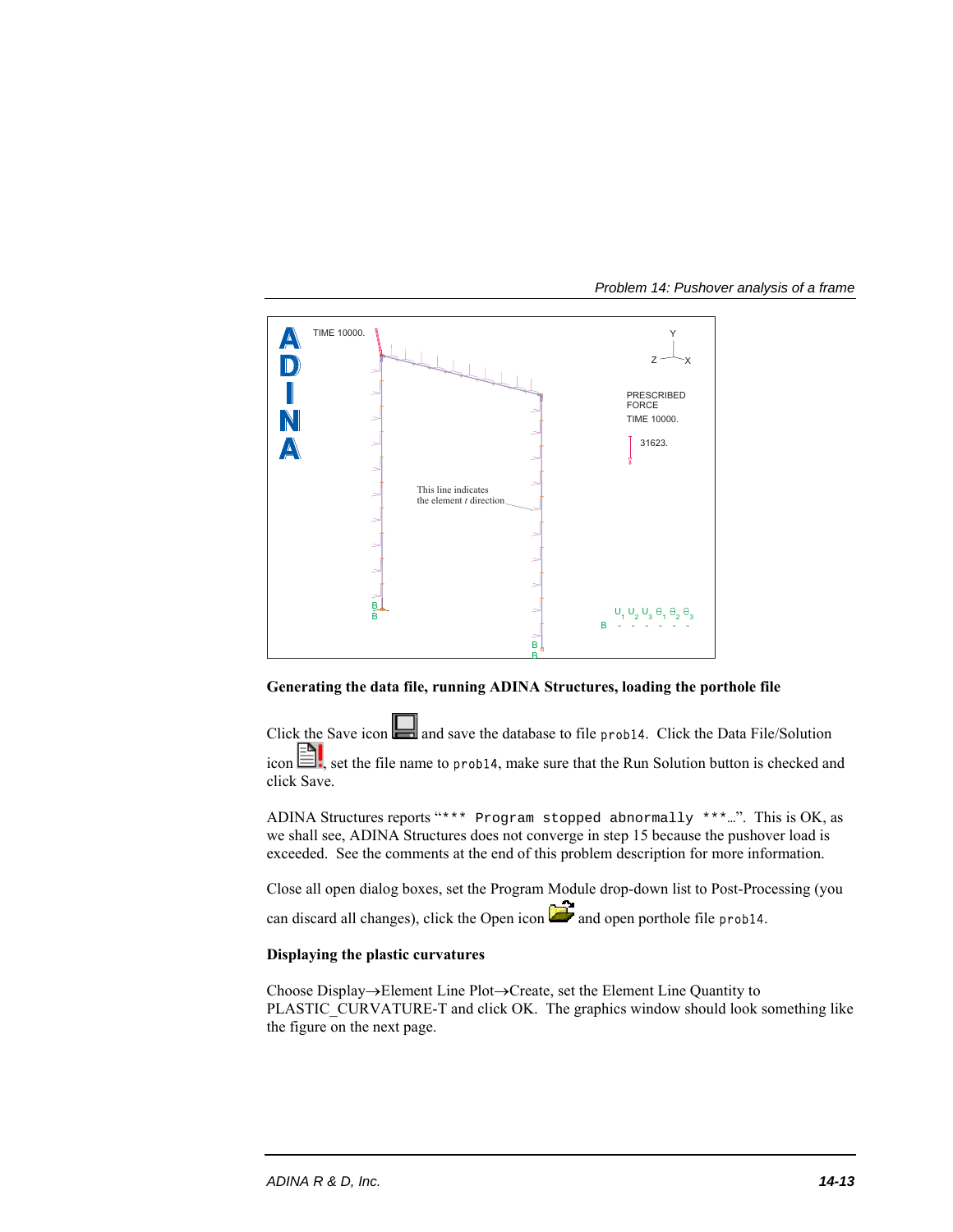*Problem 14: Pushover analysis of a frame* 



We see that the highest horizontal load reached was 7344 (N) and that there is significant plastic deformation at the bases and at the corners. Use the Previous Solution icon  $\Box$  and the Next Solution icon  $\blacktriangleright$  to examine how the plasticity develops as the horizontal load is increased. When you are finished, click the Last Solution icon  $\blacksquare$  to return to the last solution.

#### **Displaying the moments**

Choose Display $\rightarrow$ Element Line Plot $\rightarrow$ Modify, set the Element Line Quantity to BENDING\_MOMENT-T and click the Rendering… button. In the Define Element Line Rendering Depiction dialog box, set the Scale Factor to Automatic and click OK twice to

close both dialog boxes. Click the Modify Mesh Plot icon  $\Box$ , then click the Element Depiction… button. In the Element Depiction dialog box, check the Display Local System Triad button, make sure that the Type is "Element Coordinate System" and click OK twice to close both dialog boxes. The graphics window should look something like the figure on the next page.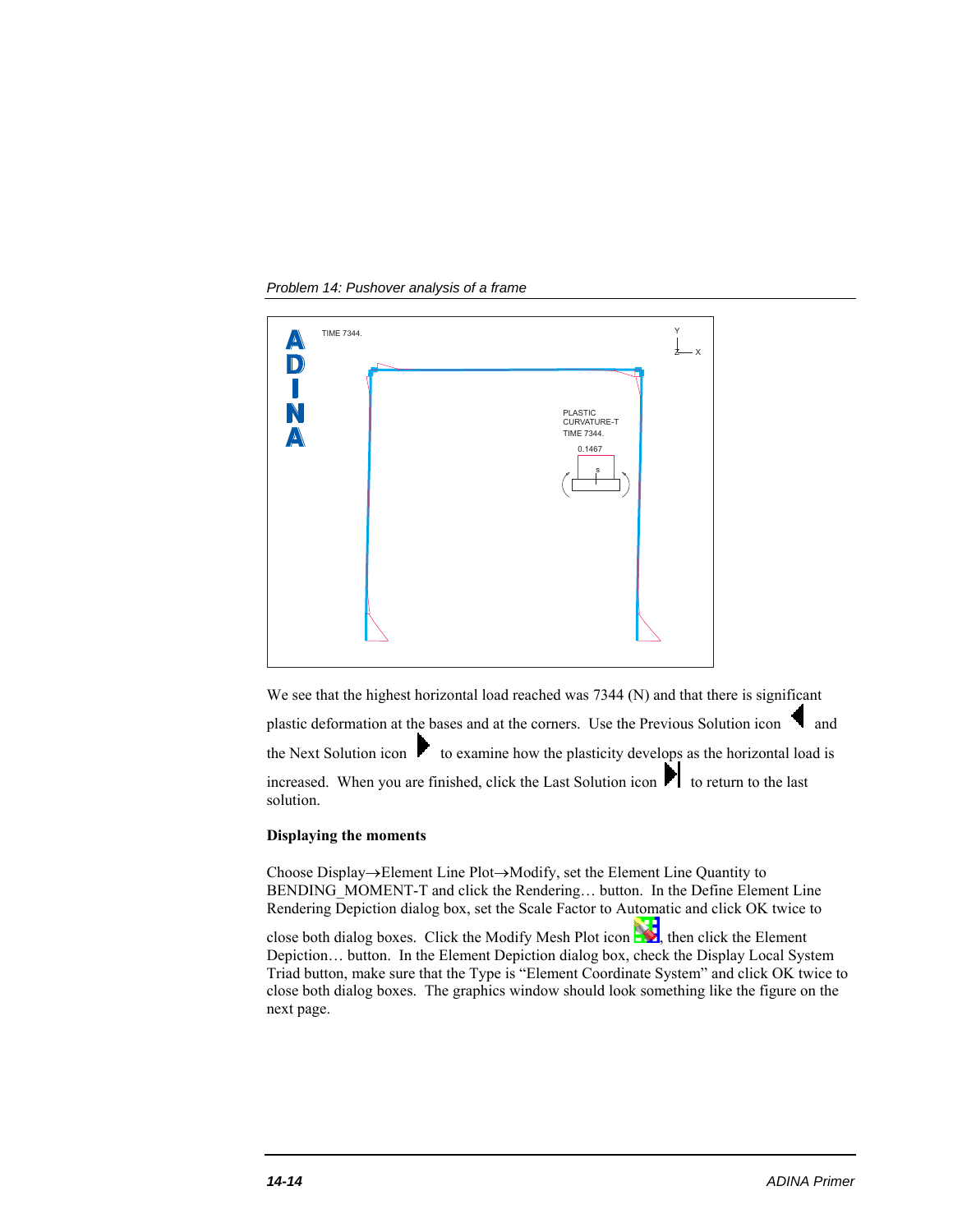

This plot shows that the bending moments at the base are negative (the directions of the bending moment lines are opposite to the s-directions of the elements at the base), and the bending moments of the vertical members at the rigid corners are positive (the directions of the bending moment lines are the same as the s-directions of these elements). You can change the sign convention used in the element line plot as follows. Choose Display $\rightarrow$ Element Line Plot→Modify, click the Rendering... button, set the Positive Moment Convention to Clockwise and click OK twice to close both dialog boxes.

The graphics window should look something like the top figure on the next page.

# **Graphing the force-deflection curve**

We will create a force-deflection graph. To determine the node number where the load is applied, click the Node Labels icon  $\frac{1}{\sqrt{t}}$  (the node should be node 11). Then choose Definitions->Model Point->Node, define point LOADED as node 11, then click OK. Now click the Clear icon  $\frac{1}{2}$ , choose Graph $\rightarrow$ Response Curve (Model Point), set the X variable to (Displacement:X-DISPLACEMENT), set the Y variable to (Prescribed Load: X-PRESCRIBED\_FORCE), verify that the model point is LOADED, then click OK.

The graphics window should look something like the bottom figure on the next page.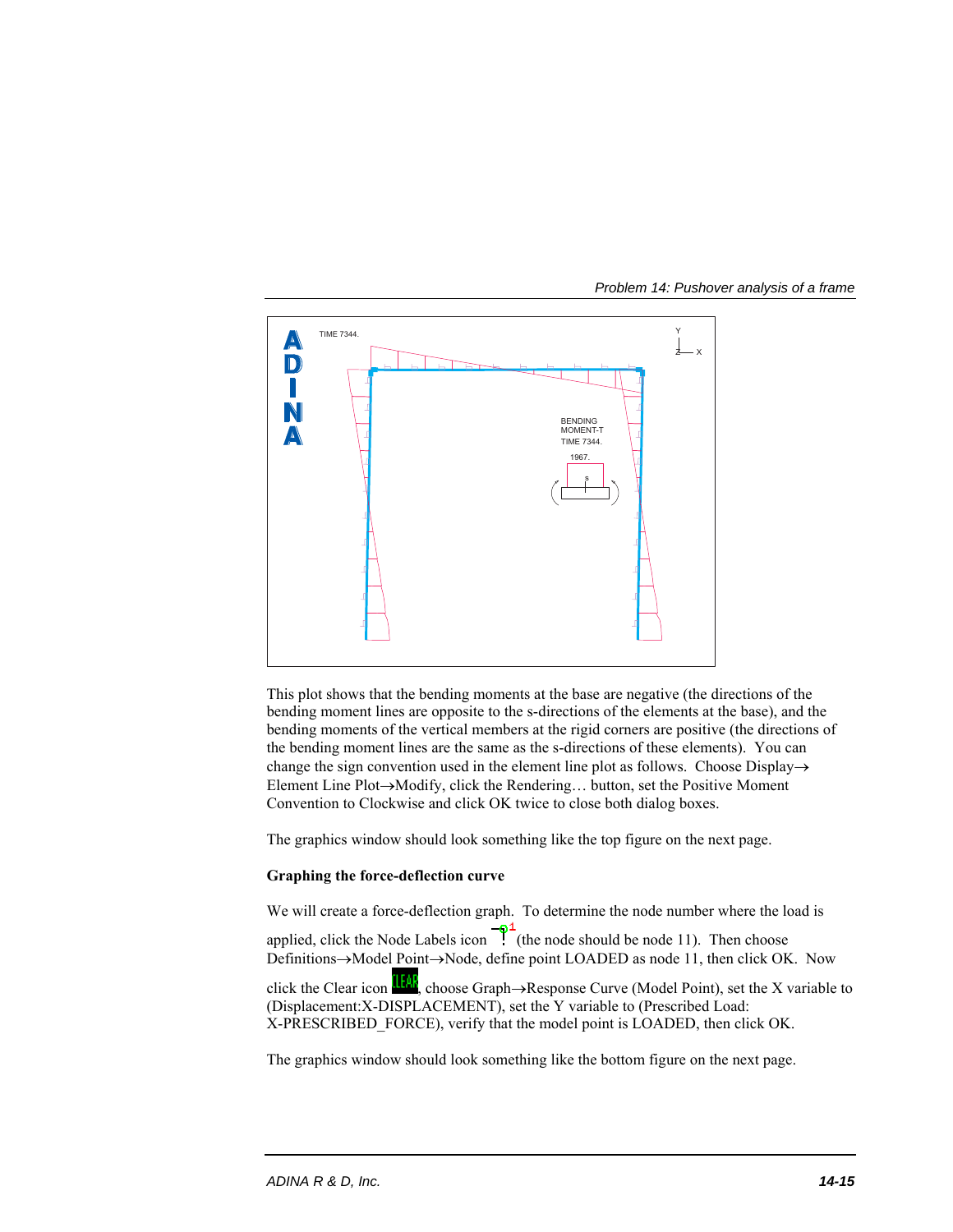*Problem 14: Pushover analysis of a frame* 



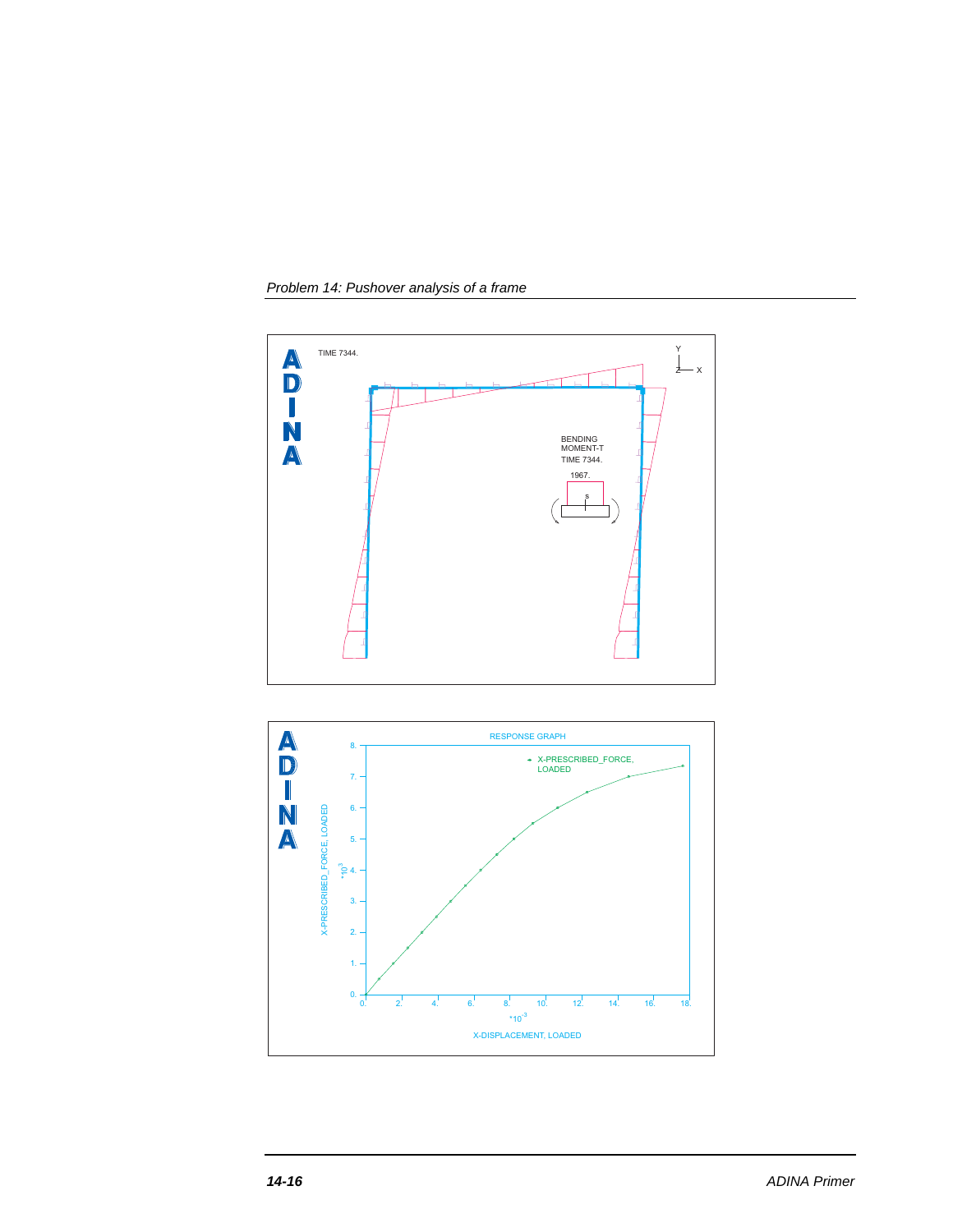### **Graphing the moment-curvature curves at the base**

We will graph the moment-curvature curves at the base. First we define two element section points corresponding to the nodes at the base. Click the Clear icon **IEAF**, then click the Node Labels icon  $\frac{-\delta^2}{\delta}$  and the Element Labels icon  $\frac{1}{\delta}$  to display the node numbers and element numbers.

Choose Definitions $\rightarrow$ Model Point $\rightarrow$ Element Section, add point LEFT\_BASE, set the Element Number to 1, set "Defined by" to Node Number, set the Node Number to 1 and click Save. Now add point RIGHT\_BASE, set the Element Number to 11, set "Defined by" to Node Number, set the Node Number to 12 and click OK.

Now click the Clear icon  $\frac{d}{d\mathbf{r}}$ , choose Graph $\rightarrow$ Response Curve (Model Point), set the X Variable to (Strain:CURVATURE-T), set the Y Variable to (Force: BENDING MOMENT-T), verify that the model point is LEFT BASE, then click OK.

Notice that the bending moment and curvature are negative. We will define resultants to switch the signs of the bending moment and curvature. Choose Definitions $\rightarrow$ Variable $\rightarrow$ Resultant, add resultant BENDING\_MOMENT, define it as -<BENDING\_MOMENT-T> and click Save. Now add resultant CURVATURE, define it as -<CURVATURE-T> and click OK. (Hint, you can type the resultant in upper, lower or mixed upper and lower case.)

Now click the Clear icon  $\frac{1}{2}$ , choose Graph $\rightarrow$ Response Curve (Model Point), set the X Variable to (User Defined:CURVATURE), set the Y Variable to (User Defined: BENDING MOMENT), verify that the model point is LEFT BASE, then click OK.

To add the curve for the right base, choose Graph $\rightarrow$ Response Curve (Model Point), set the X Variable to (User Defined:CURVATURE), set the X Model Point to RIGHT\_BASE, set the Y Variable to (User Defined:BENDING\_MOMENT), set the Y Model Point to RIGHT\_BASE, set the Plot Name to PREVIOUS and click OK. The graphics window should look something like the figure on the next page.

The graph title, axes and curves can be customized as in Primer Problem 2.

*Exiting the AUI:* Choose File $\rightarrow$ Exit to exit the AUI. You can discard all changes.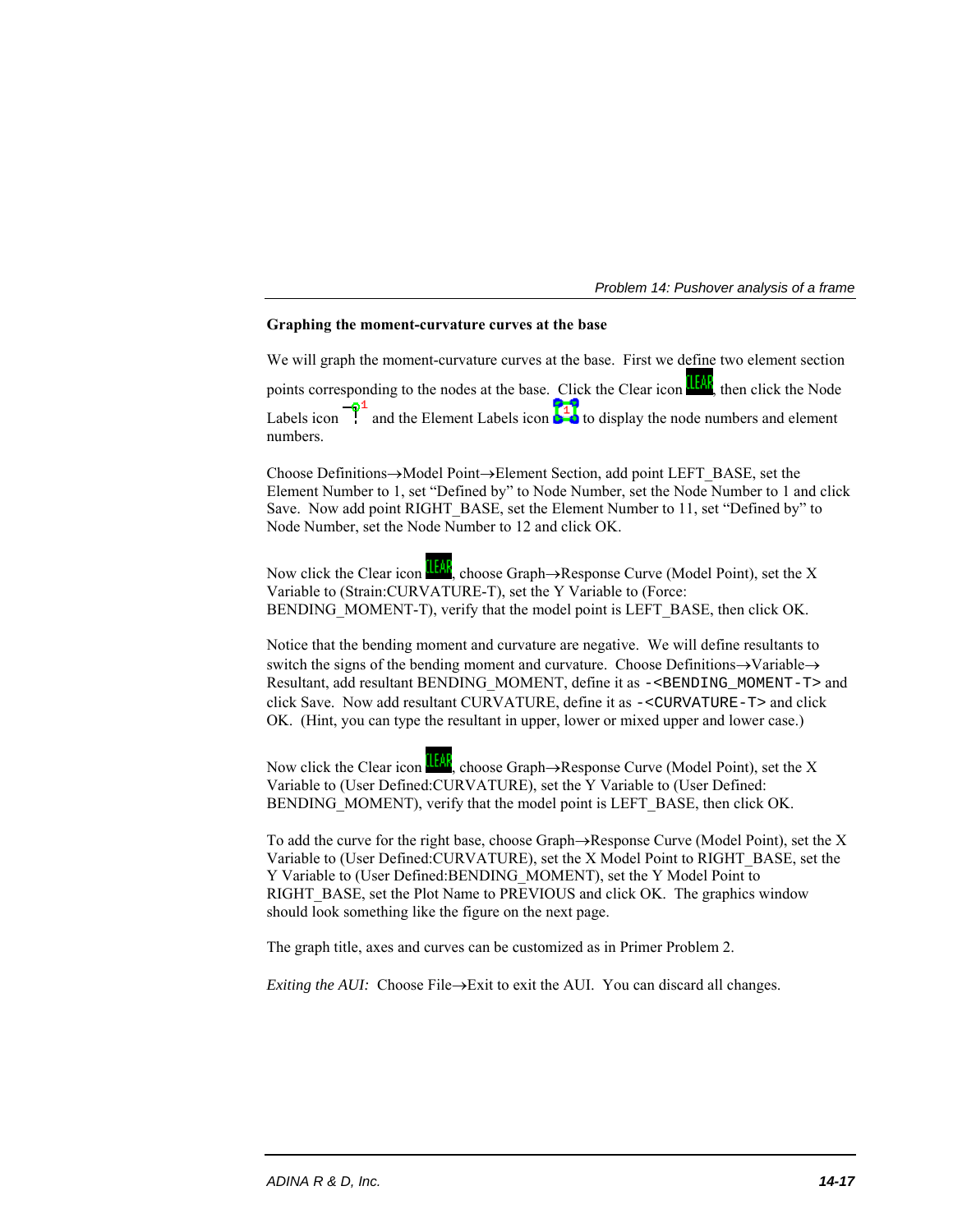*Problem 14: Pushover analysis of a frame* 



#### **Examining the output file**

We will examine the ADINA Structures output file to learn how the ATS algorithm determined a converged solution near the pushover load. Click the View Output button in the ADINA Structures control window to view the output file, or use a text editor to edit file prob14.out. Go to the end of the file and back up until you see the text

RESTART DATA IS SAVED FOR STEP 14 AT TIME EQUALS 0.700000000000E+04

Step 14 corresponds to time 7000.0. For step 15, ADINA Structures first attempts to find the solution for time 7500.0. ADINA Structures performs 4 equilibrium iterations, then reports

\*\* FAILED CONVERGENCE ANALYSIS \*\*

ADINA Structures then tries to find the solution for time 7250, and succeeds after 4 equilibrium iterations.

Now ADINA Structures tries to find the solution for time 7500 (starting from the solution for time 7250) and reports

\*\* FAILED CONVERGENCE ANALYSIS \*\*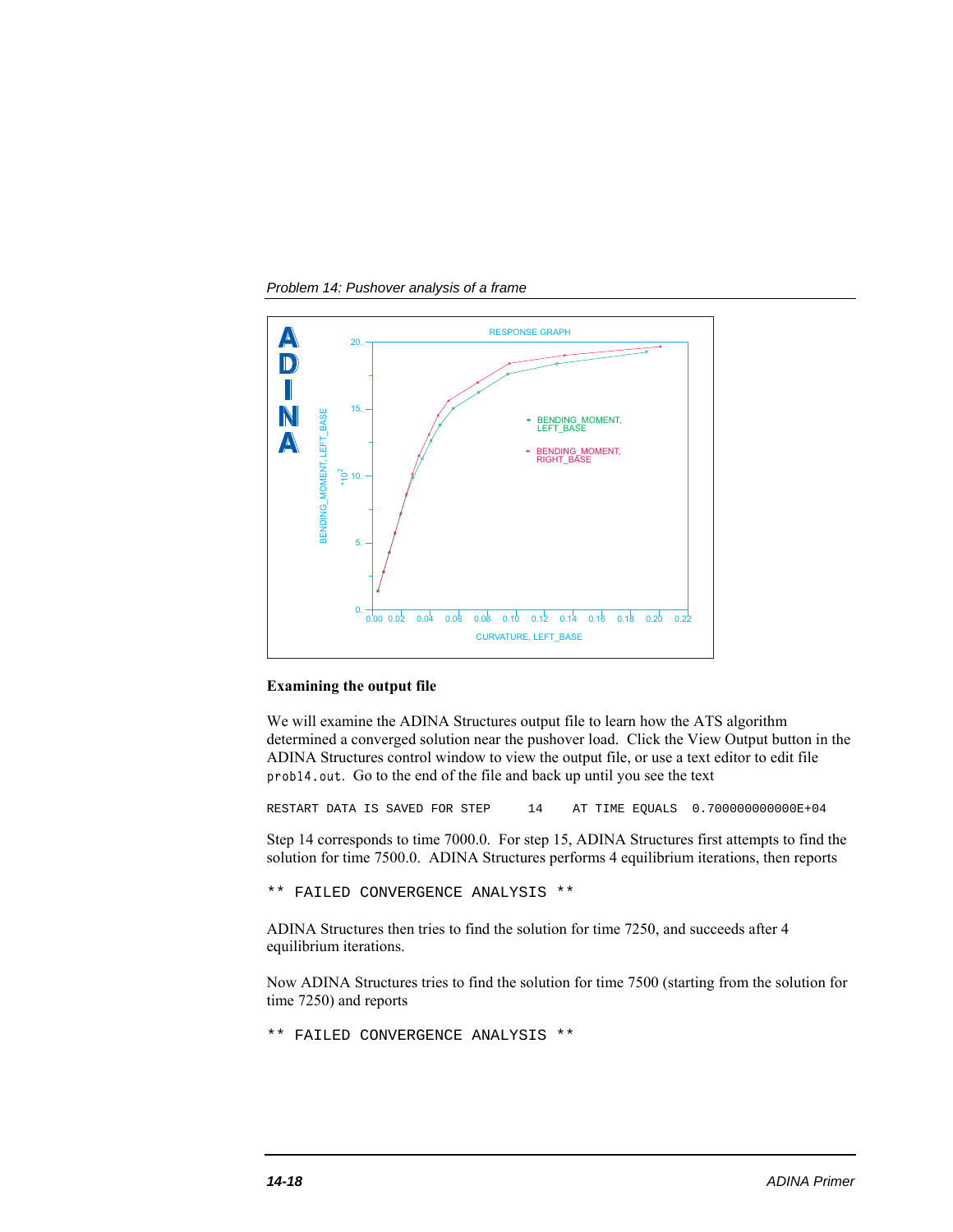*Problem 14: Pushover analysis of a frame* 

| Current time | Time step | Trial solution | Result         |
|--------------|-----------|----------------|----------------|
|              | size      | time           |                |
| 7000         | 500       | 7500           | No convergence |
| 7000         | 250       | 7250           | Convergence    |
| 7250         | 250       | 7500           | No convergence |
| 7250         | 125       | 7375           | No convergence |
| 7250         | 62.5      | 7312.5         | Convergence    |
| 7312.5       | 62.5      | 7375           | No convergence |
| 7312.5       | 31.25     | 7343.75        | Convergence    |
| 7343.75      | 31.25     | 7375           | No convergence |
| 7343.75      | 25        | 7368.75        | No convergence |
| 7343.75      | 156.25    | 7500           | No convergence |

In this manner, ADINA Structures continues to cut back the time step, as shown in the following table:

ADINA Structures stops when the last time step size is smaller than or equal to the original time step size divided by the maximum number of subdivisions (in this case, the maximum number of subdivisions allowed was 20).

So the pushover load is probably between 7343.75 N and 7368.75 N.